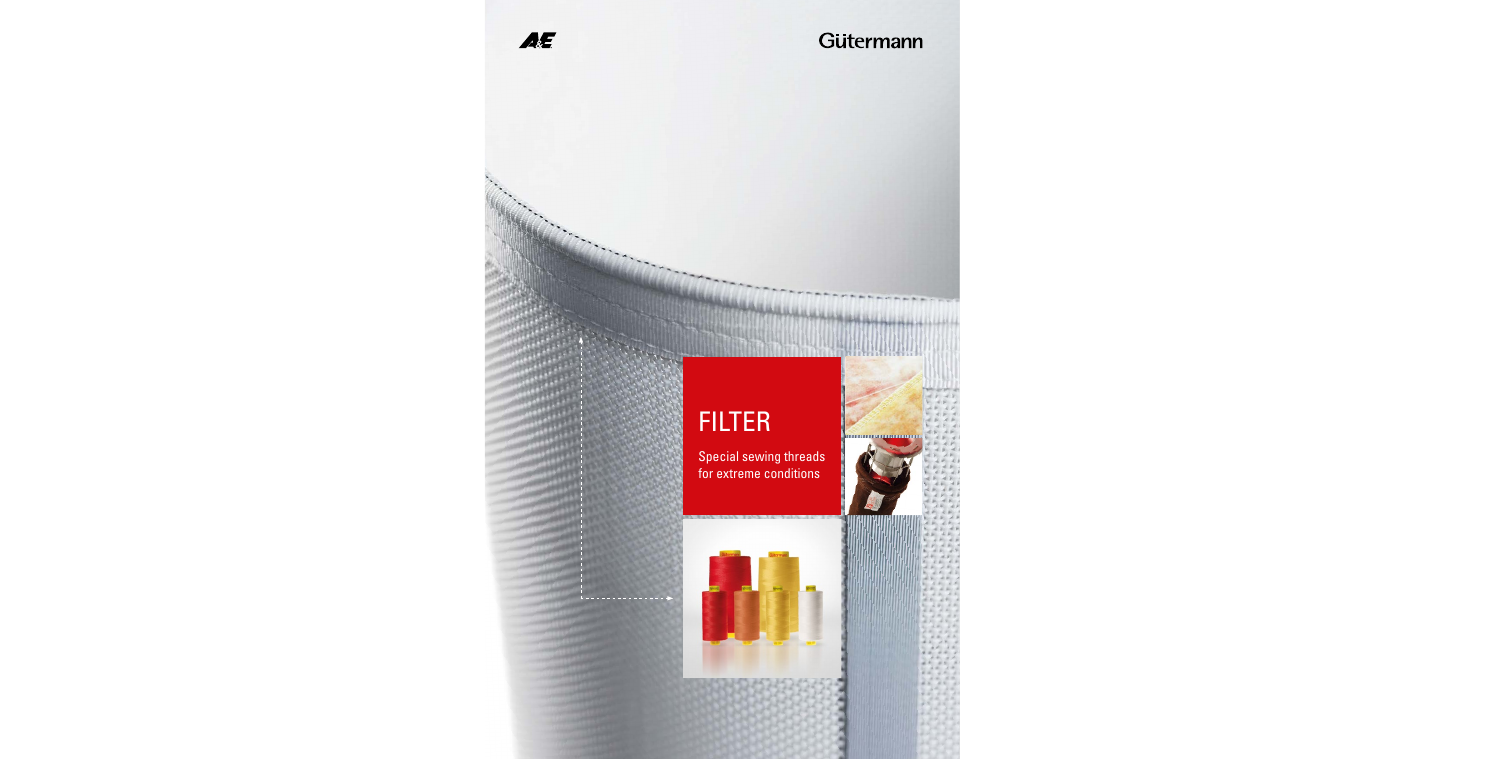The sewing thread has to withstand a lot when used for filtering. Our special sewing threads are therefore optimised for the toughest conditions.

#### **SPECIAL SEWING THREADS FOR TEXTILE FILTERS**

# EXTREMELY ADAPTABLE

Pure air, clean water: Modern filter technology accomplishes what has long been unimaginable – it transforms polluted industrial areas into clean cities, turns oil-contaminated rivers into clear waters, and converts acrid waste gases into pure air. As such, sewing threads for industrial filters have to be extremely adaptable. Moreover, they need to maintain their properties over a long period of time, as corrosive chemicals, oil, permanent moisture and gases at temperatures of up to 250 °C represent real challenges for textile filters. In order for them to be able to perform even under extreme conditions, their seams must be highly robust and hold together under all circumstances.

Whether for filter mats, pocket filters or HEPA filters. Whether wet or dry filtration: our special sewing threads have been specially developed to withstand the toughest conditions. For greater safety and better protection of people and the environment. Sewing threads made of synthetic fibres have proven to be particularly effective, as they combine properties such as breaking strength and chemical resistance. Depending on the field of application, different requirements and properties are placed on the optimum sewing thread. We offer you the ideal solution for every application.



Images with the friendly permission of Lanz-Anliker AG and Fasse Industrietextilien GmbH.

#### **Diverse properties**

Our robust special sewing threads for filters must have at least one of the following properties:

- Resistance to temperatures
- Resistance to chemicals
- Resistance against hydrolysis
- Breaking strength
- Low shrinkage at high temperatures

Important: The sewing thread must always be matched individually to the respective filter and the medium to be filtered (i.e. gas, dust, moisture or liquid filter).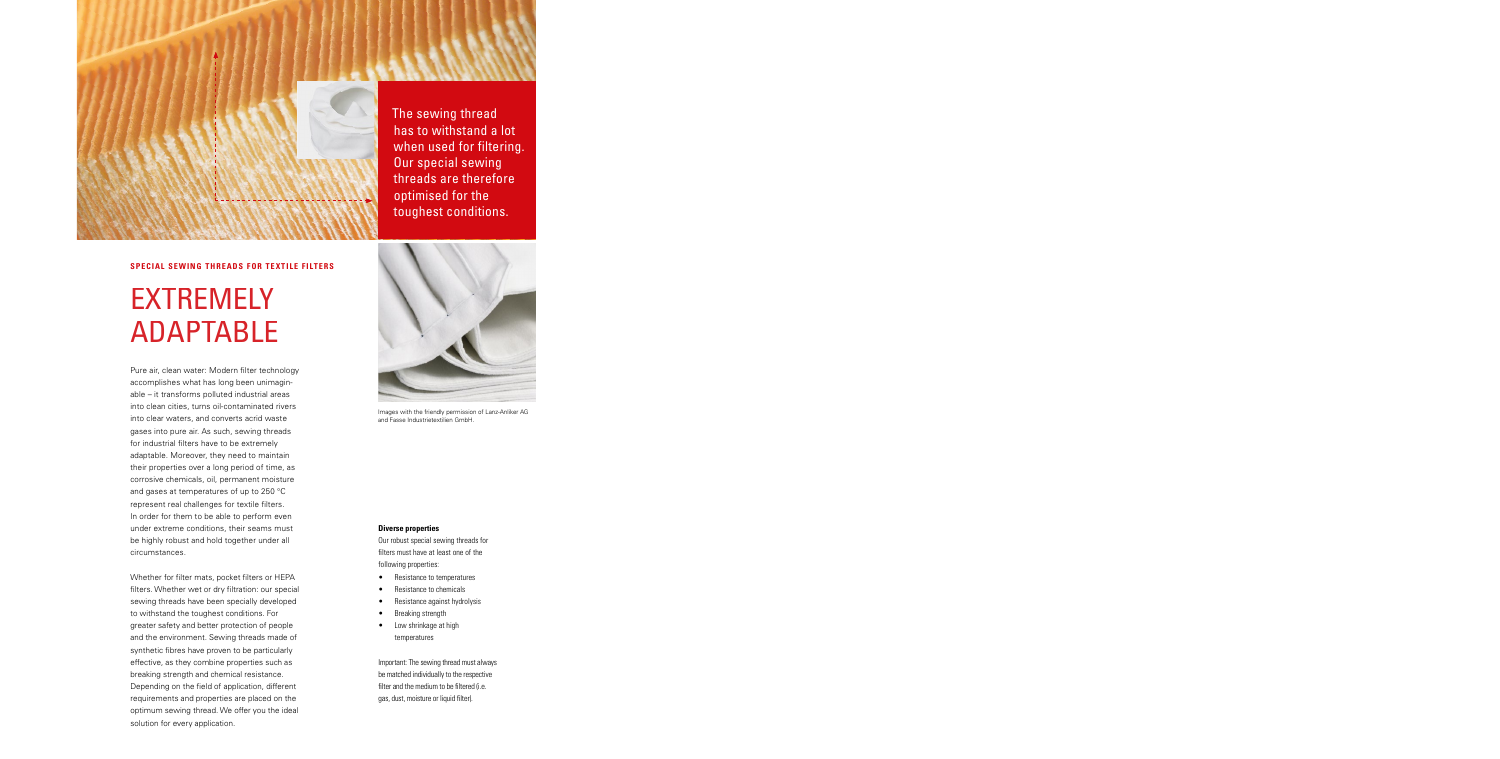#### **OUR SEWING THREAD SOLUTIONS OUR SEWING THREAD SOLUTIONS**

In over 50% of cases, polyester is the fibre material most commonly used for filtering purposes. However, a pure polyester fibre is often not sufficient for extreme conditions. Our broad range of products offer you the right solution for a wide variety of filter applications.

#### Tera SF / Filan SF

#### **100% POLYESTER CONTINUOUS FILAMENT, SILICONE-FREE**

**Applications:** For filters that require silicone-free properties.

**Product advantages:** Suitable for wet and dry filtration. Excellent breaking strength and silicone-free.

| Available strengths                    | Tkt. $30 -$ dtex 1000(3) Tkt. $40 -$ dtex 750(3) |                                       |
|----------------------------------------|--------------------------------------------------|---------------------------------------|
| Breaking strength                      | 4.400 $cN - 5.600$ $cN$                          | $3.700 \text{ cN} - 4.500 \text{ cN}$ |
| Thermal shrinkage<br>(160 °C / 30 min) | $<$ 3 %                                          | $<$ 3 %                               |

further strengths available on request

### Poly / Poly SF

**100% POLYESTER CORE SPUN THREAD, SILICONE-FREE**

**Applications:** For distance seams on pocket filters (HVAC) or similar.

**Product advantages:** Good breaking strength and silicone-free.

| Available strengths                    | Tkt. $80 -$ dtex $400(2)$ |
|----------------------------------------|---------------------------|
| Breaking strength                      | $1.850cN - 2.450cN$       |
| Thermal shrinkage<br>(160 °C / 30 min) | $<$ 4 %                   |



### Polypropylen SF

#### **100% POLYPROPYLENE CONTINUOUS FILAMENT, SILICONE-FREE**

**Applications:** For filters that require a high level of chemical resistance. Well suited for liquid filtration. Anti-adhesive and thus also suitable for oil filters.

**Product advantages:** Excellent resistance to chemicals. Excellent breaking strength and high moisture resistance. Silicone-free and antiadhesive.

|                                        | Available strengths $Tkt. 30 - dtext. 1050(3)$ | Tkt. 40 – dtex 750(2)                 |
|----------------------------------------|------------------------------------------------|---------------------------------------|
| Breaking strength                      | 4.600 $cN - 5.400 cN$                          | $3.800 \text{ cN} - 4.200 \text{ cN}$ |
| Thermal shrinkage<br>(160 °C / 30 min) | $<$ 4 $\%$                                     | $< 4 \%$                              |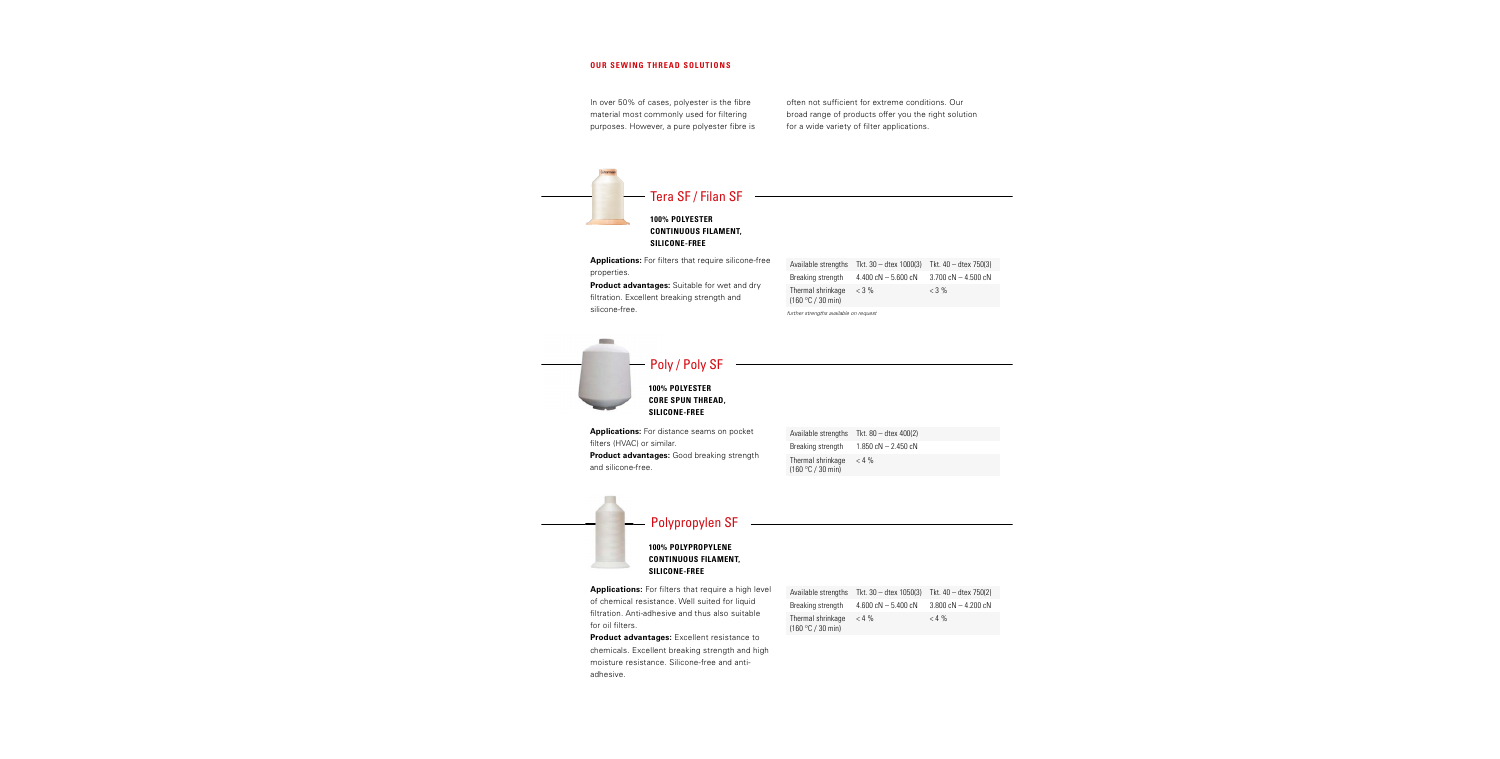

**Applications:** For filters that require high dry heat resistance and resistance to chemicals, such as acid hot gas filtration. **Product advantages:** Good dry heat resistance. Continuous temperature resistance of approx. 125 °C. Good chemical and hydrolysis resistance.

| Available strengths                    | Tkt. $30 -$ dtex 1000(3) |
|----------------------------------------|--------------------------|
| Breaking strength                      | $3.040$ cN $-$ 3.760 cN  |
| Thermal shrinkage<br>(160 °C / 30 min) | $<$ 3 %                  |

 $PTFF -$ 

#### **100% POLYTETRAFLUORETHYLENE CONTINUOUS FILAMENT**

**Applications:** For wet and dry filters, hot gas filters and liquid filters, as well as filters that require a high level of chemical and heat resistance.

**Product advantages:** Excellent resistance to chemicals. Highly temperature-resistant. Continuous temperature resistance of up to approx. 260 °C. Can withstand shortterm temperatures of 300 °C. Extremely tear- and abrasion resistant. High moisture resistance. Hardly flammable.

### For highly heat-resistant filters

Aramid fibres are extremely heat-resistant, making them particularly suitable for use in hot gas filtration. Our product range includes everything, from continuous filaments to spun sewing threads.



#### **A&E GÜTERMANN – SERVICE UNLIMITED**

Should you find that your requirements are not covered by our current product range, we look forward to the challenge of developing an optimal solution for you. We're glad to help you.

Available strengths Tkt. 30 – dtex 1300(3) Breaking strength  $4.000 \text{ cN} - 5.600 \text{ cN}$ Thermal shrinkage (160 °C / 30 min)  $< 1.5 \%$ 

#### **OUR RANGE OF ARAMID FIBRES:**

- **H** Gütermann L continuous filament
- **+** Gütermann K spun, long staple
- $+$ Anesafe® - spun, short staple
- Salta K spun, short staple  $+$

#### **PRODUCT BENEFITS AT A GLANCE:**

- $+$ High heat resistance
- Withstands up to approx. 360 °C for short  $+$ periods
- Withstands permanently up to approx. 260 °C  $+$
- Good chemical resistance against light acids and alkalis



**Get in touch:** + 49 7681 21-0 CONTACT@GUETERMANN.COM WWW.GUETERMANN.COM